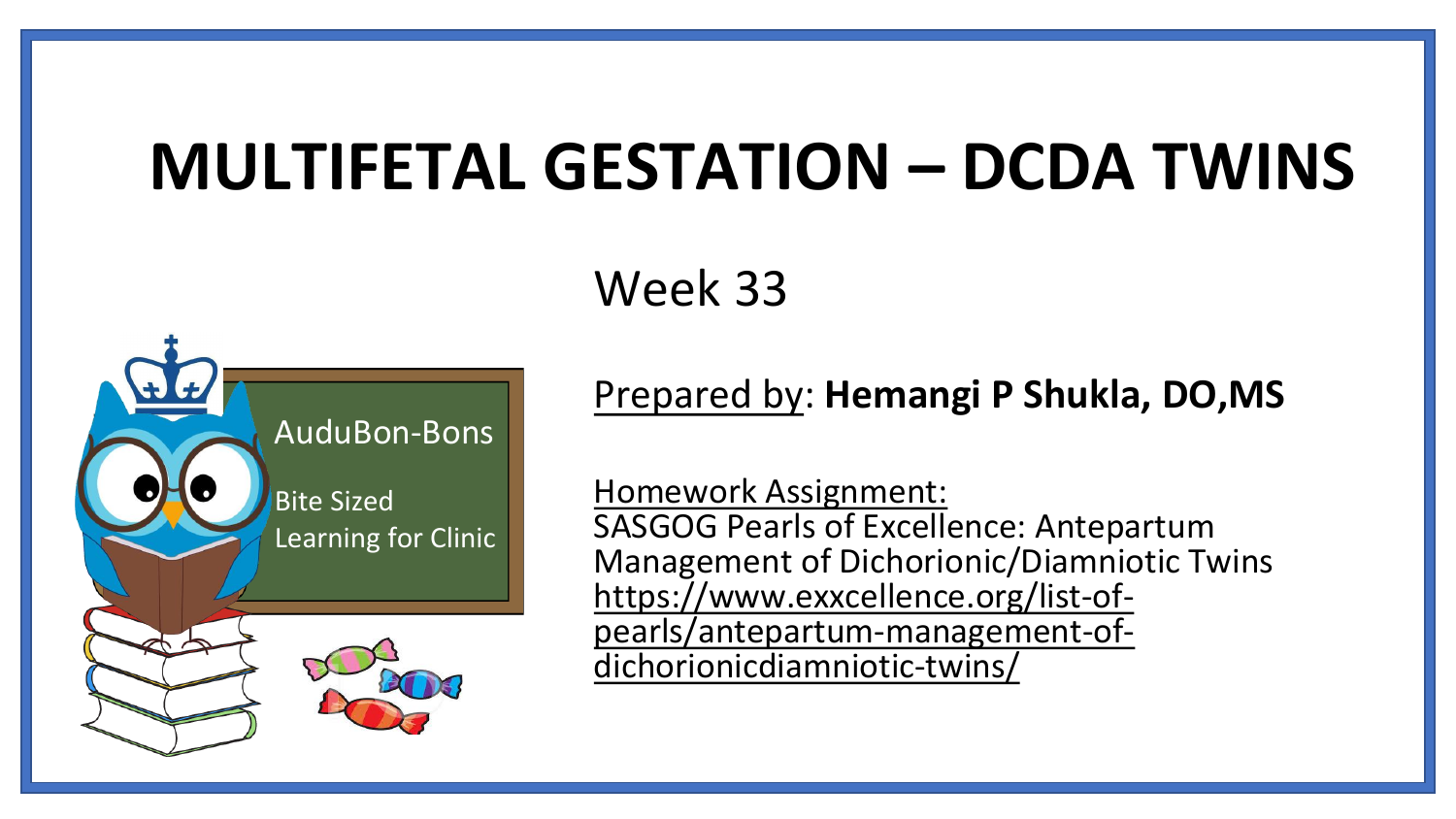# LEARNING OBJECTIVES

- To review how multifetal gestation is diagnosed and classified
- To understand the maternal and fetal impacts of a DCDA twin gestation
- To be comfortable managing the antenatal care of a patient with a DCDA twin gestation
- To review the recommendations regarding timing and route of delivery for a DCDA twin gestation

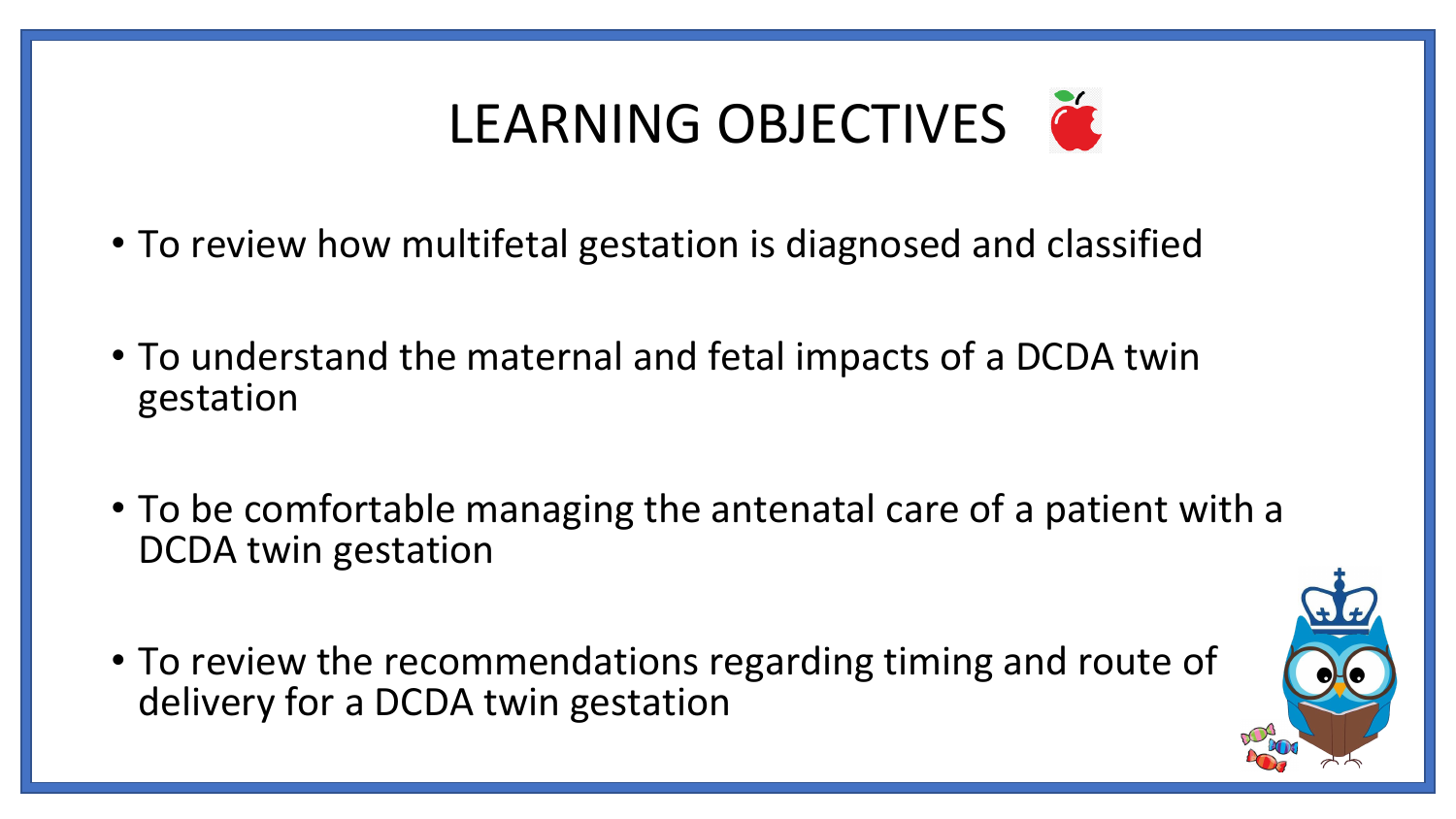### CASE VIGNETTE

- A 42y G2P0010 woman at 11 weeks EGA by LMP presents for new prenatal care visit. She reports frequent nausea and vomiting, and has only been able to tolerate fluids and occasionally crackers. She has no other complaints.
- She was seen in the ED at an outside hospital one month ago for spotting. She had blood drawn, but ended up leaving before the ultrasound was done because she had been waiting several hours. She got a call from the ED advising her to follow up because her pregnancy hormone level was unusually high, but decided to wait until this appointment.

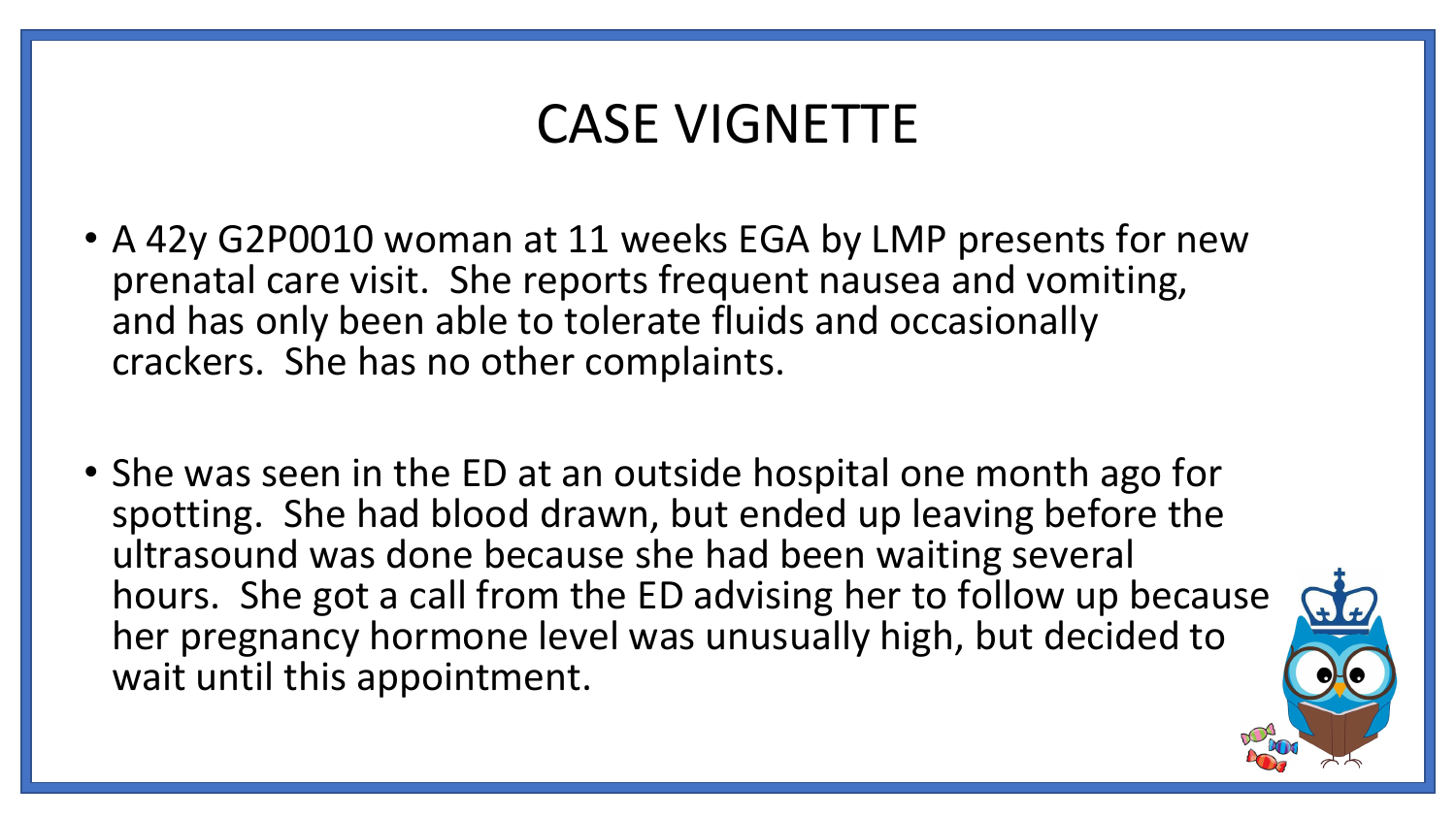## FOCUSED HISTORY

#### **What elements of this patient's history are most relevant?**

- POBH: **1 sab (managed with D&C for r/o molar pregnancy)**
- PGYN: **Irregular menses**; No STI/Cysts/Fibroids; No abnormal paps
- PMH: Denies
- PSH: **D&C x 1**
- Meds: PNV
- All: NKDA
- Soc: No toxic habits; Lives with her husband; Accepts blood products
- FHx: No hx gyn cancers; No hx DM or HTN; **No hx twins**

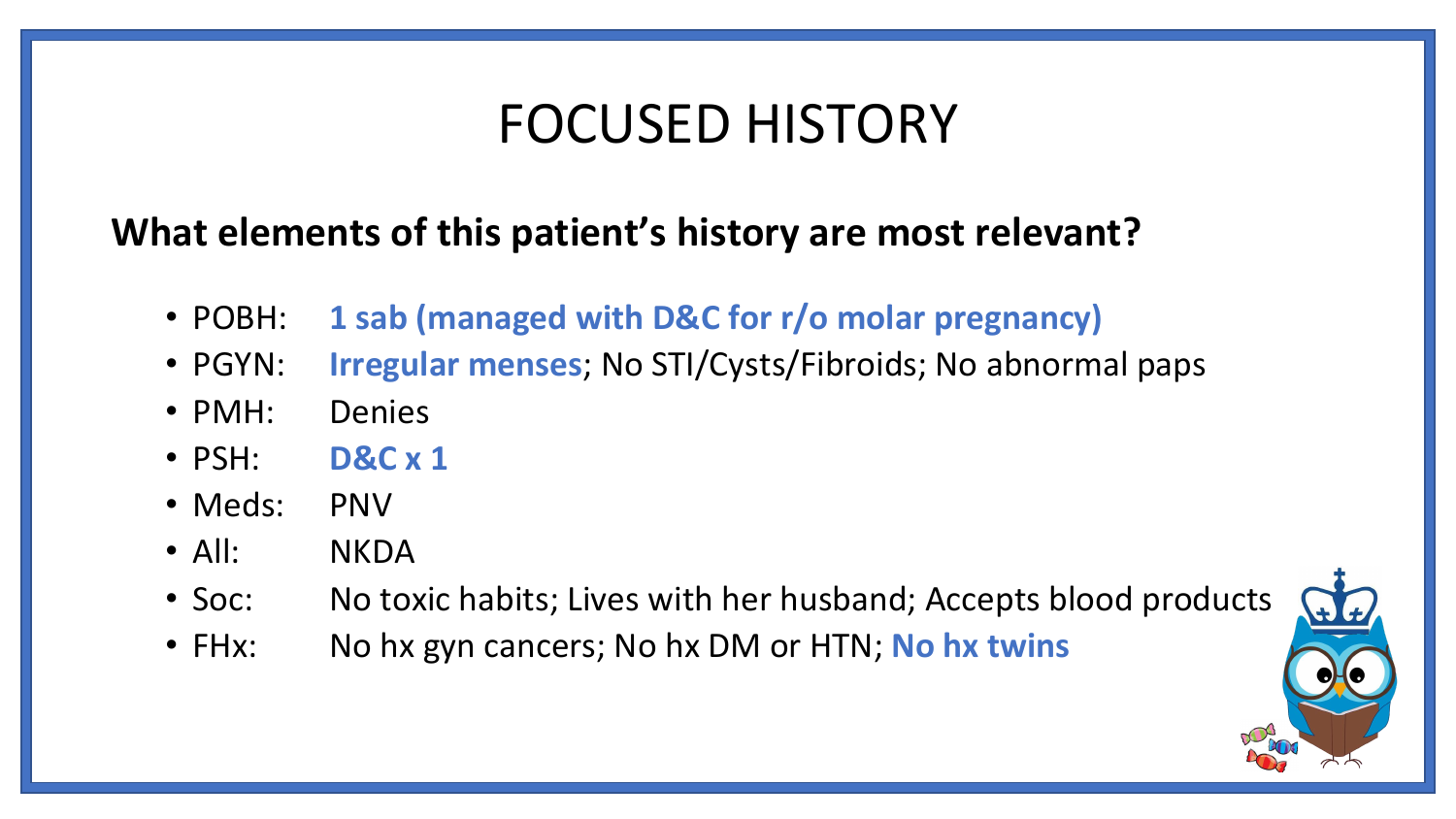### PERTINENT PHYSICAL EXAM FINDINGS

#### **What elements of the patient's physical exam are most important?**

- VS: P 76 **BP 118/72** Wgt: 65kg Hgt: 160cm BMI: 25
- Cor: Regular rhythm, no M
- Pulm: CTAB b/l
- Abd: Soft, NT/ND, +BS x 4Q
- Pelvic: Vulva: Normal external female genitalia; No lesions Vagina: Healthy-appearing mucosa, No discharge

Cervix: Parous os; L/C/P

**Uterus: NT, ~12-14wk size, anteverted**

**Adnexae: No mass/tenderness b/l**

• Ext: No calf tenderness b/l; no edema b/l; +1 DTR b/l

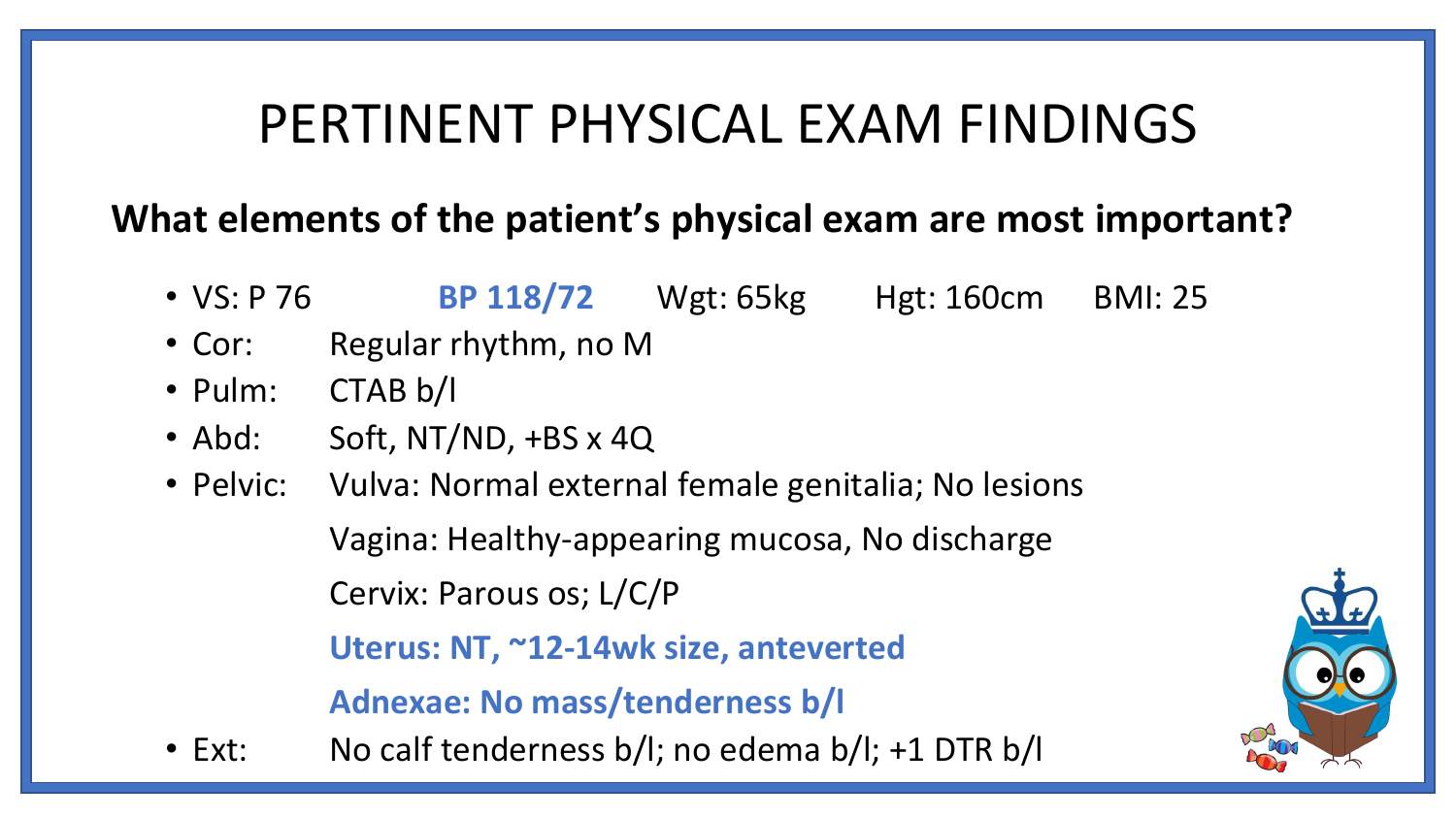# DIFFERENTIAL DIAGNOSIS

#### **What is your differential diagnosis?**

- Multifetal gestation
- Molar pregnancy

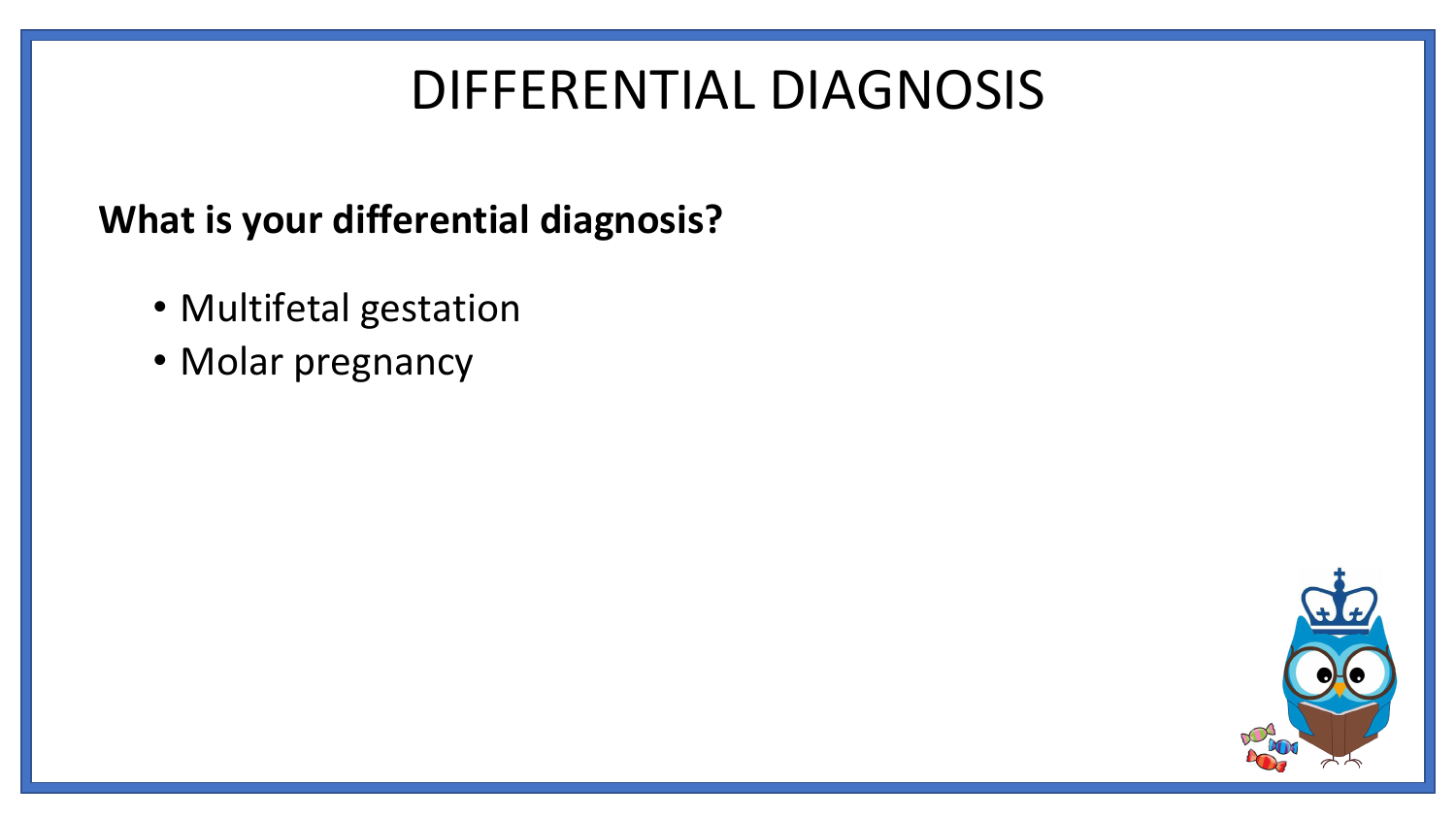# ULTRASOUND

You do a bedside ultrasound and see this image. What is your diagnosis?



• Dichorionic-Diamniotic twin gestation

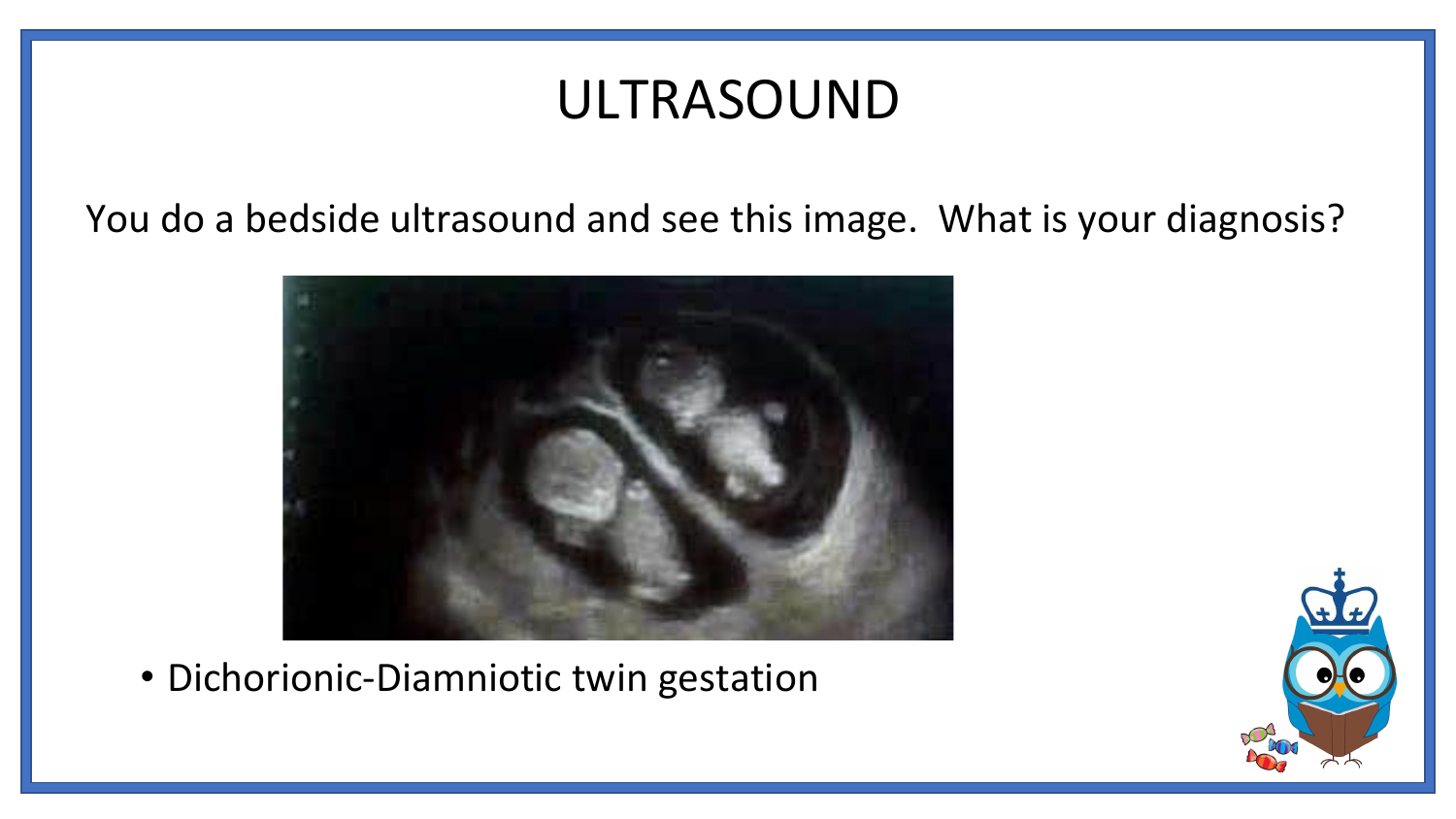### DIAGNOSIS

What is the best ultrasonographic characteristic to diagnose a dichorionic gestation?

• Twin peak sign (also called lambda or delta sign)



Can you see the triangular projection of tissue with placenta-like echogenicity extending beyond the chorionic surface of the placentae?

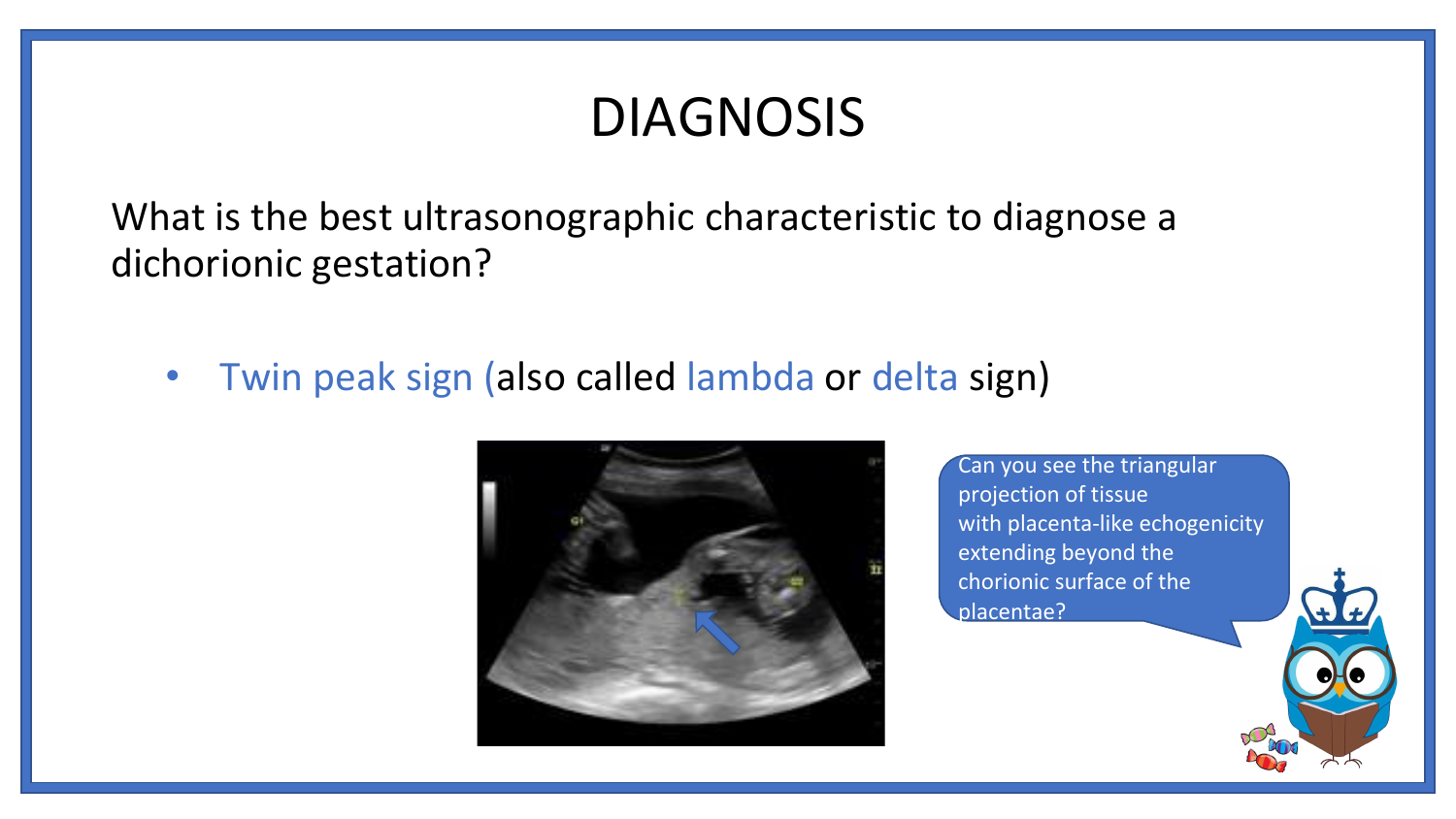# DIAGNOSIS

#### **What is the optimal time for accurate assessment of chorionicity?**

• **Late first** or **early second** trimester

#### **Is chorionicity the same as zygosity?**

• No

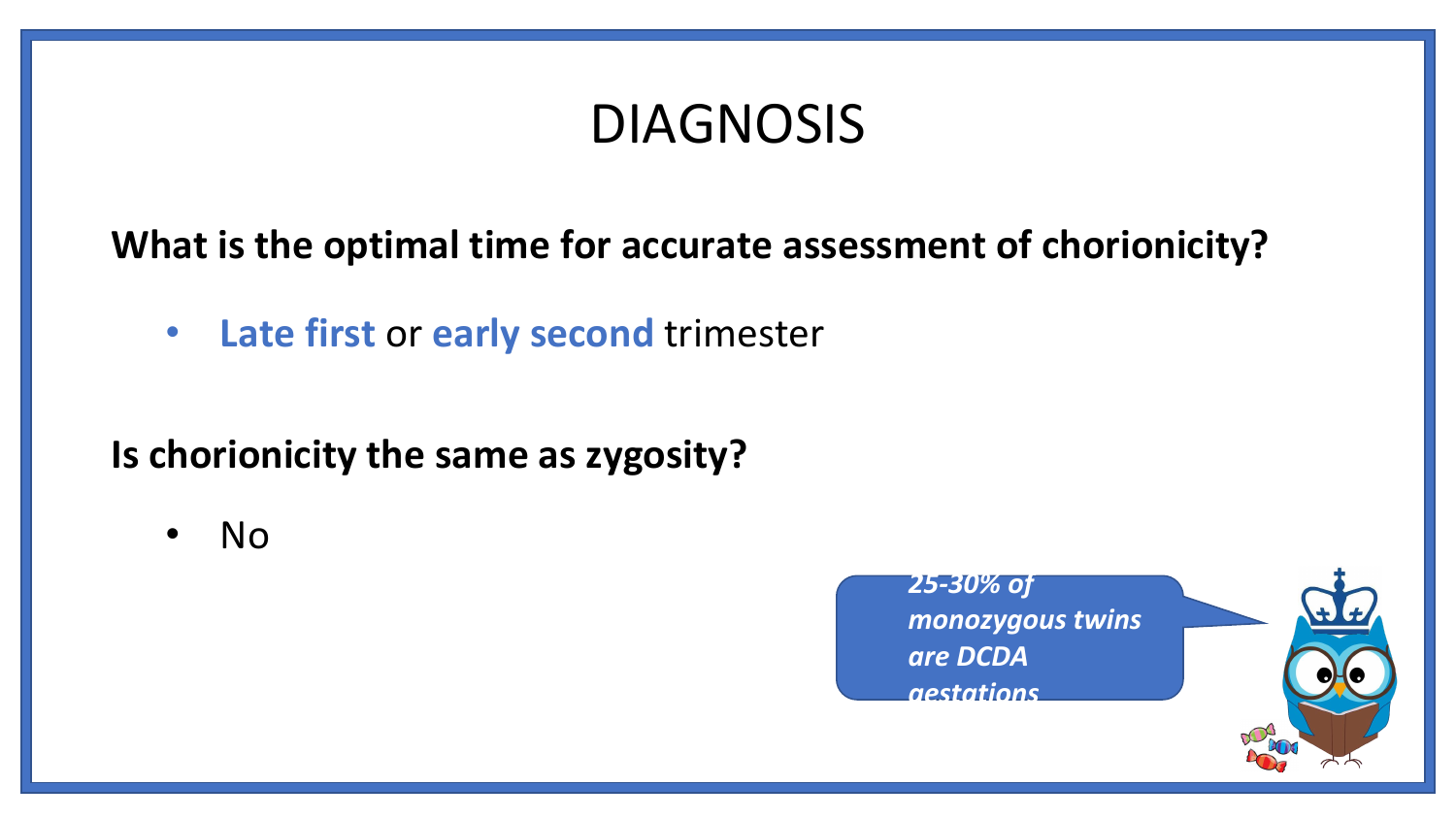# CLASSIFICATIONS

**What parameters are used to classify multifetal gestations?**

- **Placenta(s)**
- **Amniotic sac(s)**

#### **What are these classifications?**

| Placenta Amniotic sac(s) | Designation                       |
|--------------------------|-----------------------------------|
|                          | Dichorionic-diamniotic (DCDA)     |
|                          | Monochorionic-diamniotic (MCDA)   |
|                          | Monochorionic-monoamniotic (MCMA) |

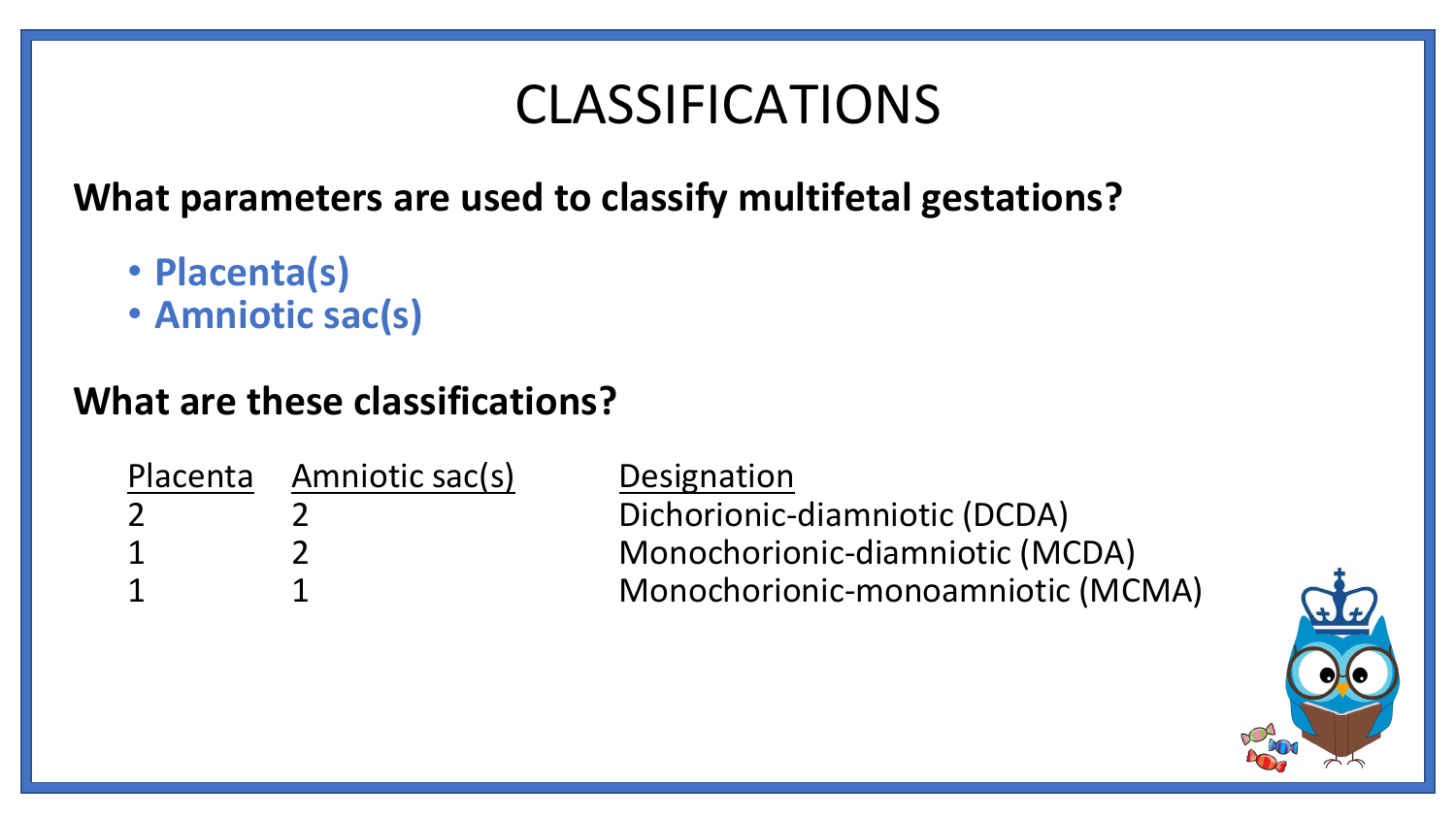# PREDISPOSING FACTORS

#### **What factors are associated with an increased likelihood of twin gestation?**

- Prior history of multifetal gestation
- Family history
- Advanced maternal age
- Assisted reproductive technology

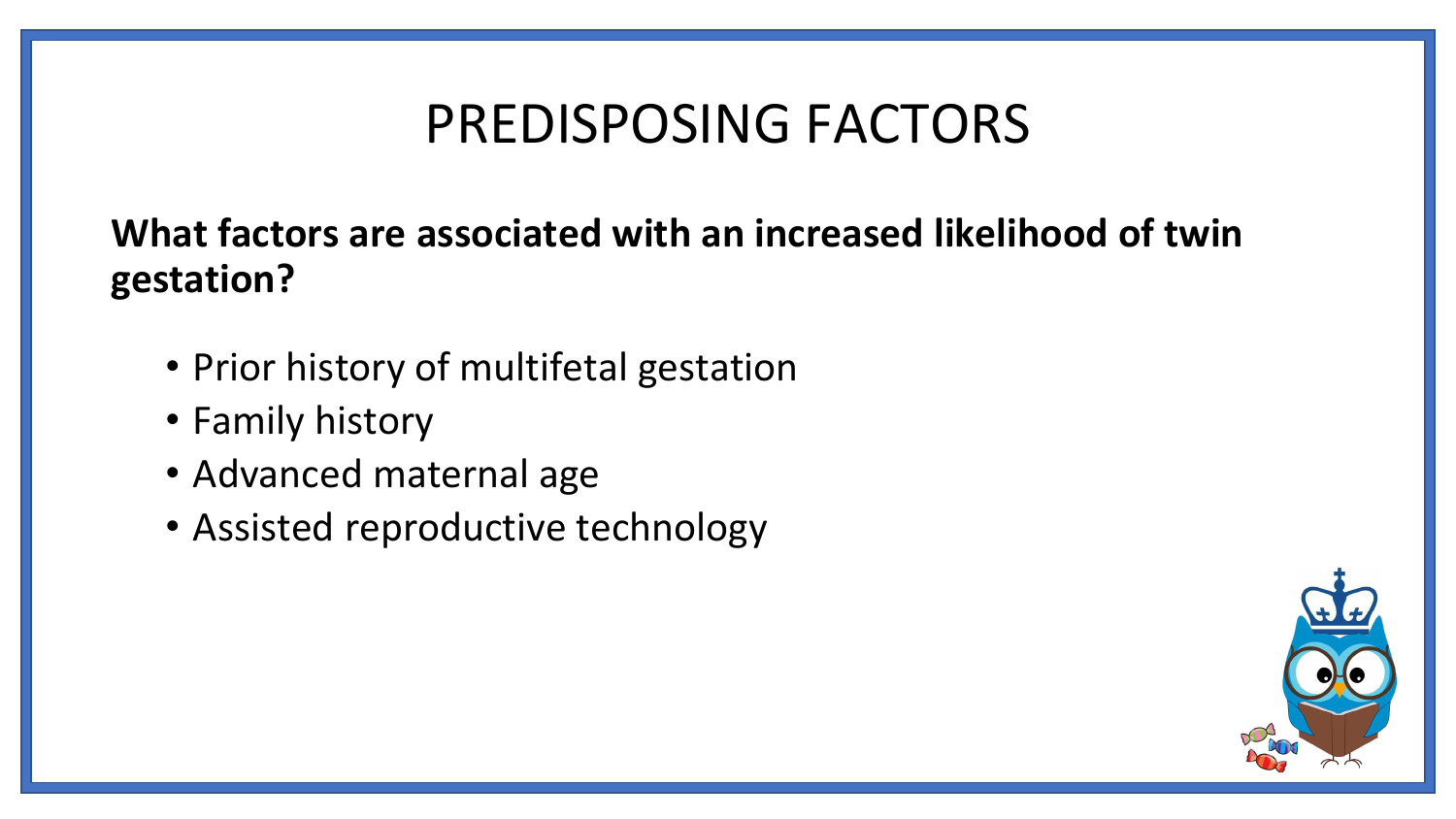# IMPACT ON PREGNANCY

#### **Which maternal and fetal outcomes are more likely to occur with a DCDA twin gestation?**

- Hyperemesis
- Preeclampsia
- Gestational diabetes
- Preterm birth
- Cesarean delivery
- Postpartum hemorrhage
- Congenital anomalies
- Acute fatty livery of pregnancy
- Postpartum depression

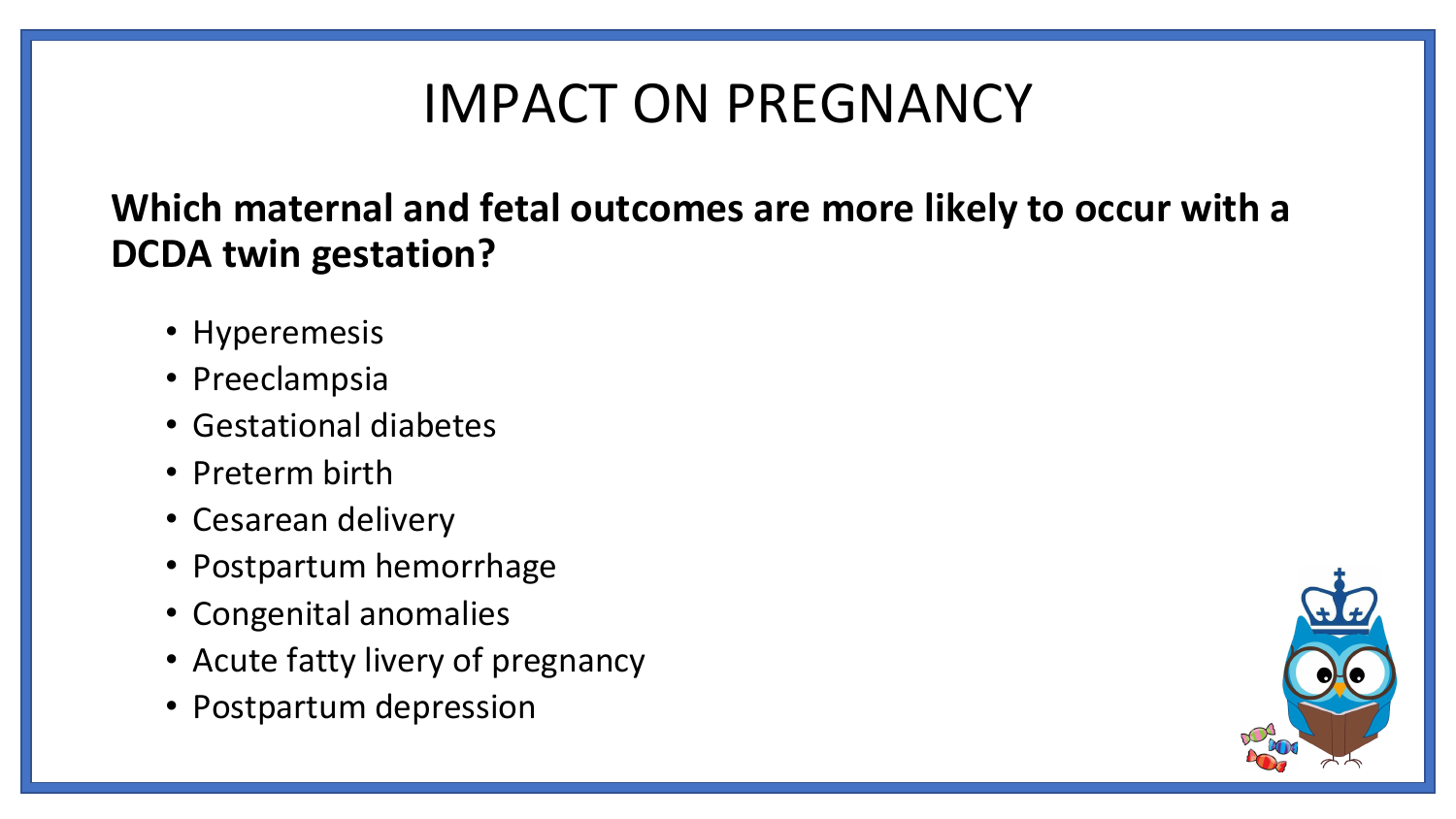### ANTENATAL CARE – ANEUPLOIDY SCREENING

**What method of aneuploidy screening allows each fetus to be screened independently in a multifetal gestation?**

• **Nuchal Translucency**

**What percentage of Down Syndrome pregnancies are identified in twin gestations using a traditional First Trimester Screen?**

 $\cdot$  75 – 85%

**Is NIPT currently recommended in women with multifetal gestation?**

• **No** (limited evidence to recommend use with multifetal gestations)

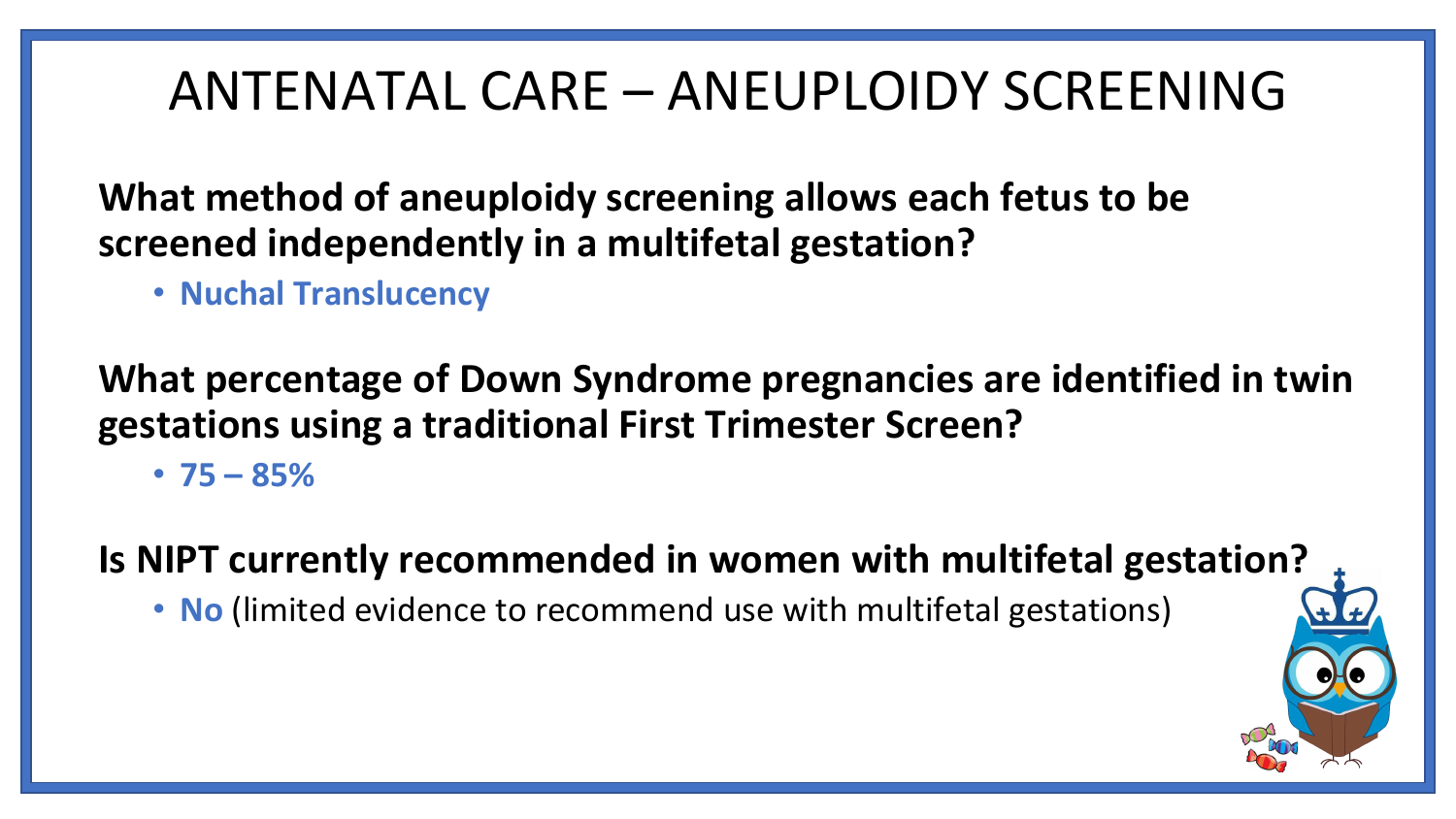### ANTENATAL CARE - MEDICATION

#### **In addition to routine prenatal vitamins and iron, are there any other medications you would recommend for patients with multifetal gestation?**

| • Low dose ASA | <b>Risk Level</b>     | <b>Risk Factors</b>                                                                                                                                                                                                                                                                                                                                                                                        | Recommendation                                                                                            | The occurrence                                                                  |
|----------------|-----------------------|------------------------------------------------------------------------------------------------------------------------------------------------------------------------------------------------------------------------------------------------------------------------------------------------------------------------------------------------------------------------------------------------------------|-----------------------------------------------------------------------------------------------------------|---------------------------------------------------------------------------------|
|                | High                  | • History of preeclampsia, especially when accompanied by an<br>adverse outcome<br>• Multifetal gestation<br>• Chronic hypertension<br>• Type 1 or 2 diabetes<br>• Renal disease<br>• Autoimmune disease (systemic lupus erythematosus,<br>antiphospholipid syndrome)                                                                                                                                      | Recommend low-dose aspirin if the patient has<br>one or more of these high-risk factors                   | of hypertensive<br>complications<br>with twin<br>gestations is<br>nearly double |
|                | Moderate <sup>#</sup> | • Nulliparity<br>• Obesity (body mass index greater than 30)<br>• Family history of preeclampsia (mother or sister)<br>• Sociodemographic characteristics (African American race, low<br>socioeconomic status)<br>• Age 35 years or older<br>• Personal history factors (eg, low birthweight or small for<br>gestational age, previous adverse pregnancy outcome, more than<br>10-year pregnancy interval) | Consider low-dose aspirin if the patient has<br>more than one of these moderate-risk factors <sup>3</sup> | that of<br>singletons                                                           |
|                | Low                   | • Previous uncomplicated full-term delivery                                                                                                                                                                                                                                                                                                                                                                | Do not recommend low-dose aspirin                                                                         |                                                                                 |

"Single risk factors that are consistently associated with the greatest risk of preeclampsia. The preeclampsia incidence rate would be approximately 8% or more in a pregnant woman with one or more of these risk factors.

\*A combination of multiple moderate-risk factors may be used by clinicians to identify women at high risk of preeclampsia. These risk factors are independently associated with moderate risk of preeclampsia, some more consistently than others.

<sup>§</sup>Moderate-risk factors vary in their association with increased risk of preeclampsia.

Modified from LeFevre, ML. U.S. Preventive Services Task Force. Low-dose aspirin use for the prevention of morbidity and mortality from preeclampsia: U.S. Preventive Services Task Force Recommendation Statement. Ann Intern Med 2014;161:819-26.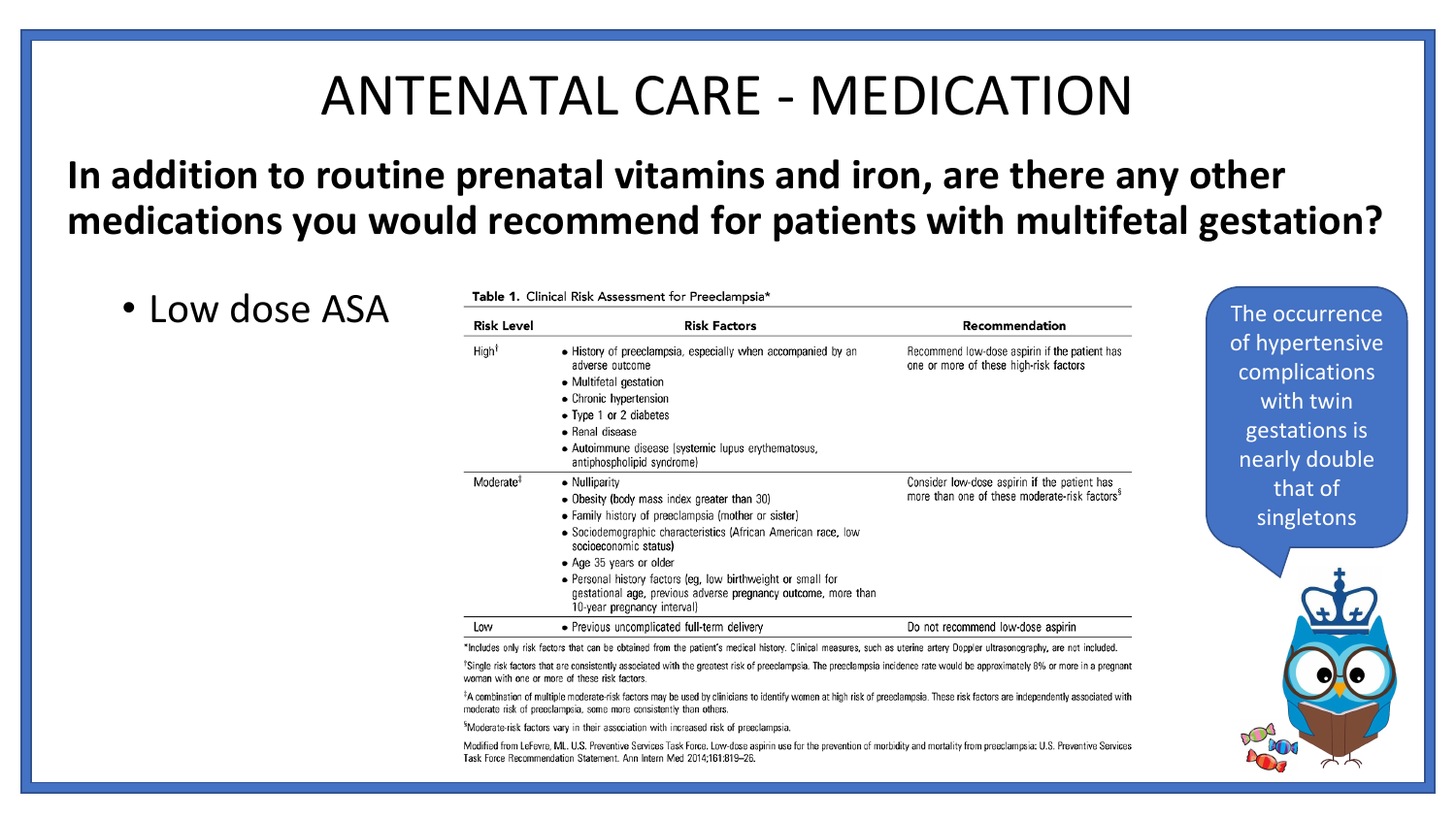# ANTENATAL SURVEILLANCE

**What is the recommended ultrasound schedule for DCDA twin gestations after a scan at 18-22 weeks to evaluate fetal anatomy, amniotic fluid, placentae, & growth?**

 $\Phi$  COLUMBIA EQUIMBIA UNIVERSITY

- •**Growth** scan **every 4 weeks** (in the absence of growth restriction or other pregnancy complications)
- •**Weekly** antenatal fetal surveillance starting at **36 weeks**



- There are **no evidence-based recommendations** on the frequency of fetal growth scans **after 20 weeks** of gestation; however it seems **reasonable** that serial u/s be performed **every 4-6 weeks**
- •**Antenatal fetal surveillance** generally is reserved for women with DCDA twin gestations **complicated by maternal/fetal disorders** requiring antepartum testing

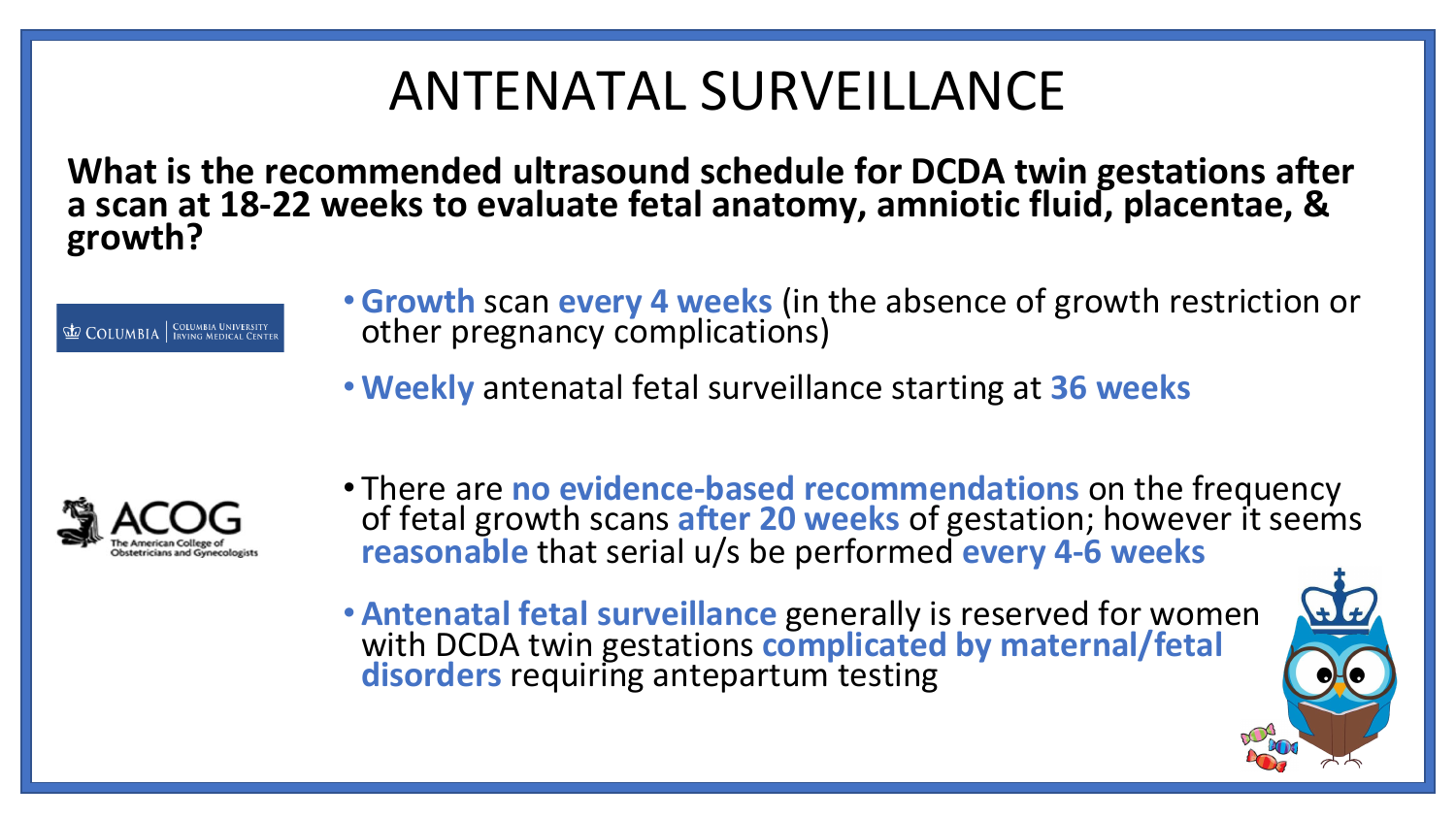# DELIVERY PLANNING

**At what gestational age should patients with uncomplicated DCDA twin gestations undergo delivery?**

• **38 weeks**

#### **What is the optimal route of delivery in patients with a diamniotic twin gestation with presenting fetus in a vertex position?**

• **Vaginal**

- What is the earliest gestational age beyond which this is a reasonable option to be considered?
	- **32 weeks**

#### **Can a patient with one prior LTCS safely consider TOLAC?**

• **Yes** (if an otherwise appropriate candidate for twin vaginal delivery)

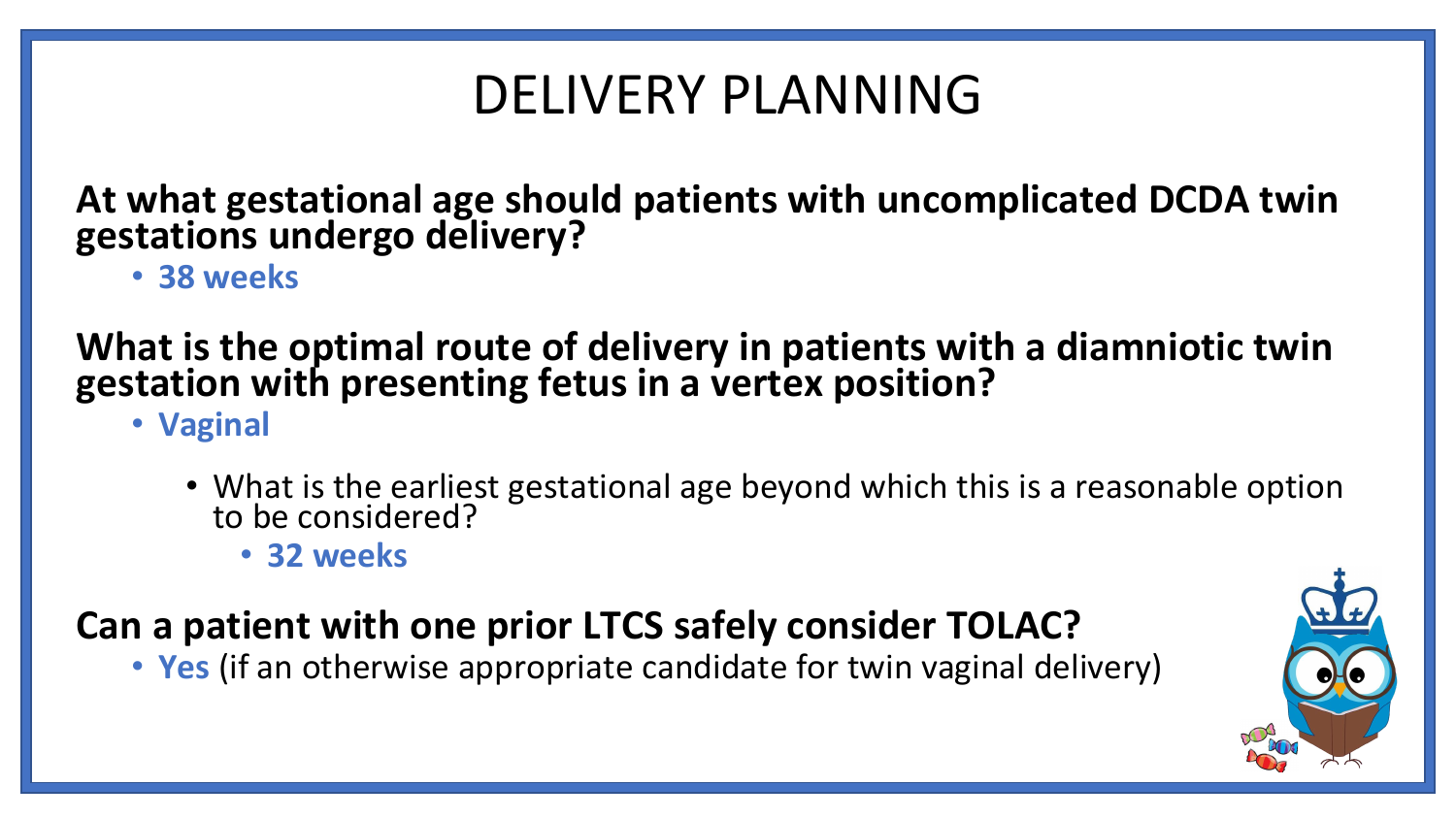### SOCIAL DETERMINANTS OF HEALTH

#### 2017 UNC Chapel Hill

Study showed that non-Hispanic black women carrying twins have an elevated risk for preterm birth and earlier delivery compared to non-Hispanic white women.

The study also noted that while preterm birth disparities for singleton pregnancies have been well-characterized, the relationship in twin pregnancies is understudied

• Efforts must be made to improve access and early entry into prenatal care.

• There needs to be a stronger focus on studying health-care disparities associated with race beyond the scope of singleton pregnancies to allow for more targeted efforts to close such gaps.

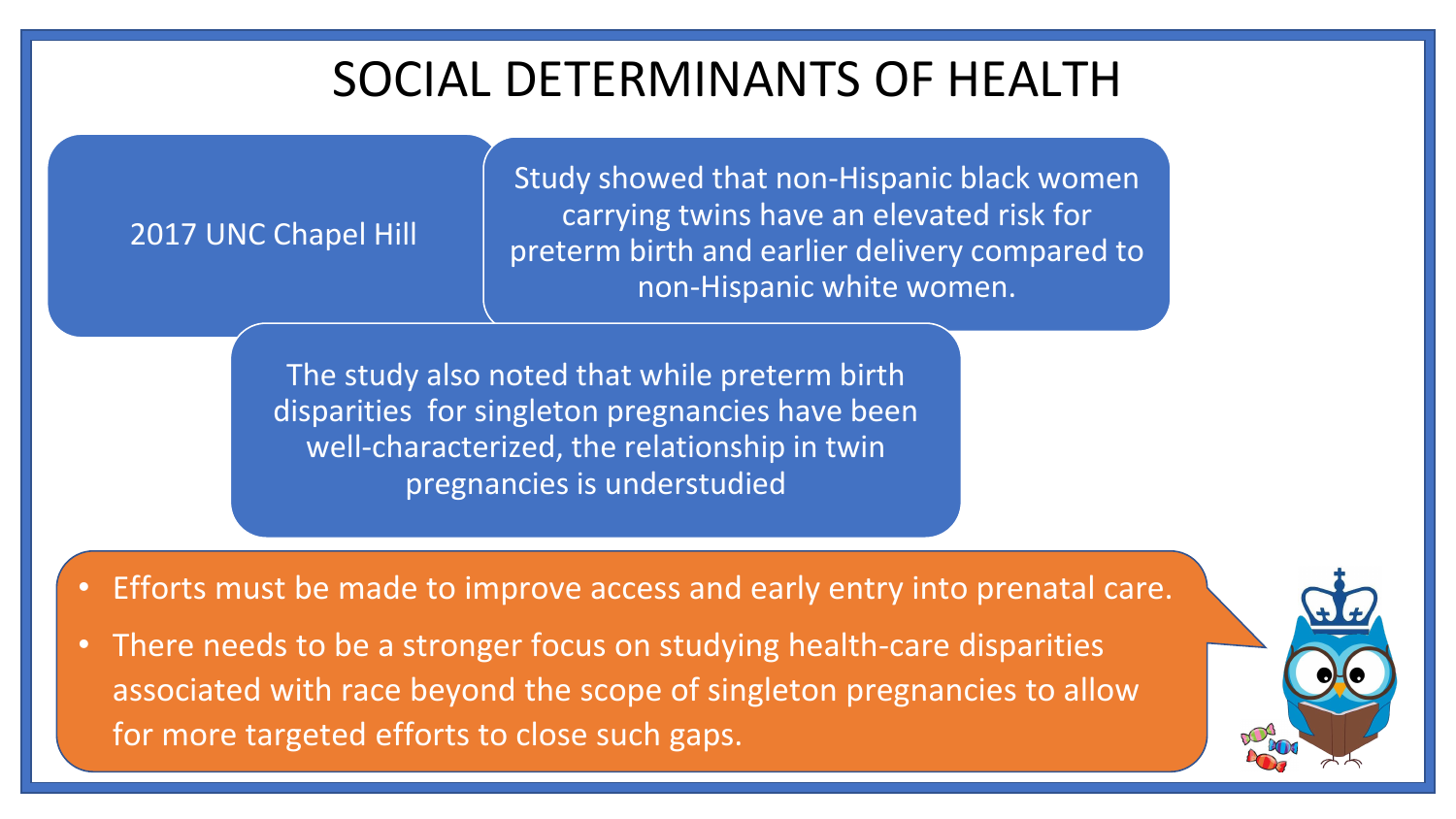## EPIC .PHRASE

#### **BBonDCDAcounseling**

#### Description: DCDA plan and counseling

The patient was counseled on her diagnosis of a dichorionic-diamniotic twin pregnancy. It was explained in plain language that this means there is a placenta and amniotic sac individual to each fetus. She was advised that delivery will be planned for 38 weeks gestation. The following was discussed regarding prenatal management, including plans for ultrasound and delivery.

[] ASA 81 mg daily (initiate between 12-28w, optimally start <16w)

[] Fetal growths q4 wks starting at 24 wks

[] Serial cervical lengths from 16-24w q2w

[] Weekly testing after 36 wks

[] MOD counseling, including risks of breech extraction, combined delivery

[] Delivery between 38 to 38+6 wks

[] Delivery at CHONY

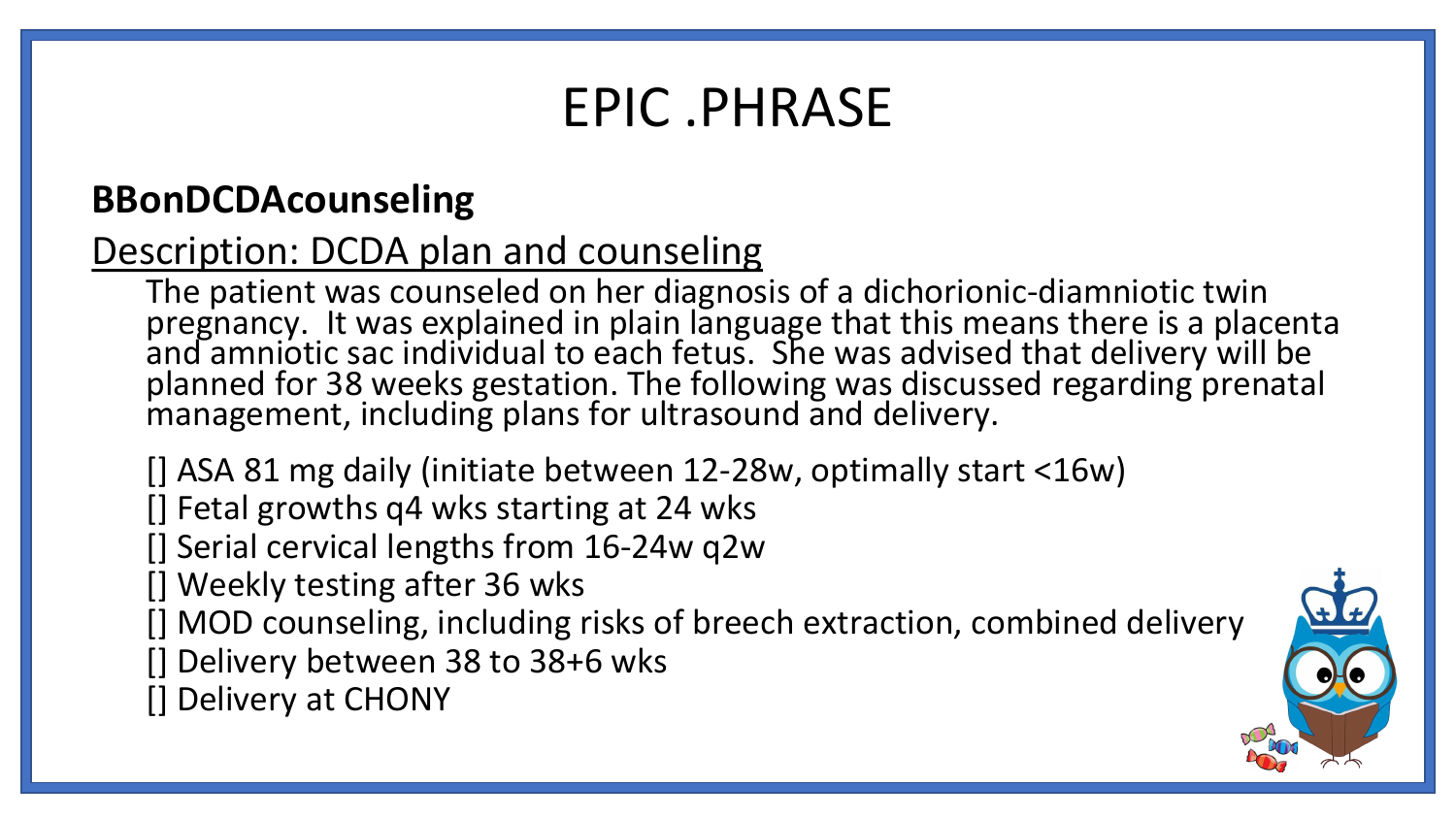### CODING AND BILLING

- O30.90 Multiple gestation, unspecified, unspecified TM
- O30.009 Twin pregnancy, unsp number placenta & sacs, unsp TM
- O30.041 Twin pregnancy, dichorionic/diamniotic, first trimester
- O30.042 Twin pregnancy, dichorionic/diamniotic, second trimester
- O30.043 Twin pregnancy, dichorionic/diamniotic, third trimester
- 030.049 Twin pregnancy, dichorionic/diamniotic, unsp trimester